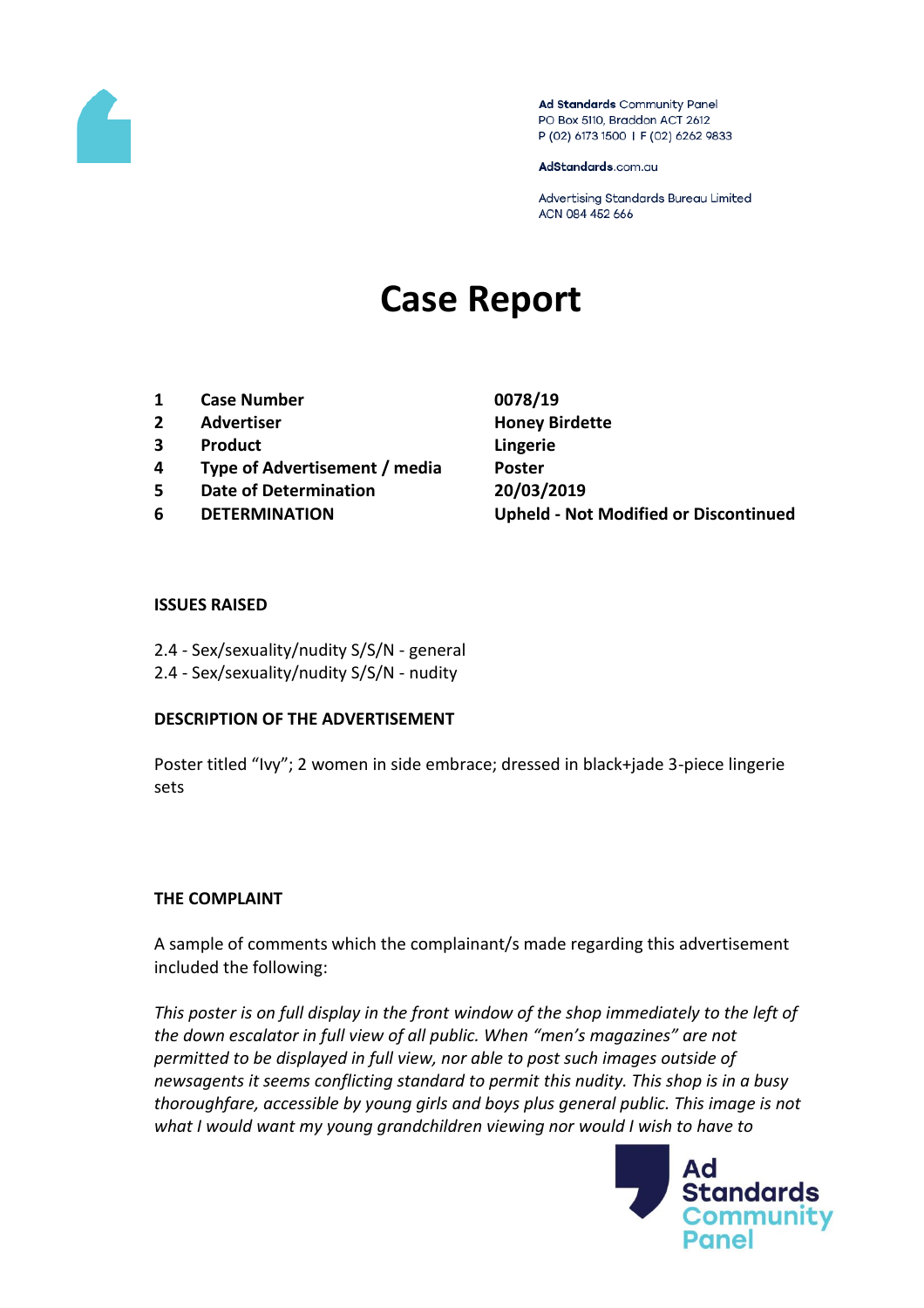

*explain to them why the woman is wearing no pants. This ad is clearly intended to be sexually provocative in nature as indicated by the suggestive stance of the woman and her facial expression. She is clearly NOT selling underwear. This ad would be best placed in the window of a brothel, though I doubt they would be permitted such an explicit ad. I lodged a complaint last time I saw such a poster ( last time I visited Wollongong) and the complaint was upheld. Honey Birdette declined to challenge the ruling, but obviously paid no regard to the Ad Standard authority as this poster is no better than the subject of my previous complaint. (In the other window is a "more subdued" ad with the subject fully clad in underwear.)*

*Imagery is sexualised, contains nudity; public display of this image comprises sexual harassment (See AHRC definition of sexual harassment). Causing harm to women and children in Australian communities.*

# **THE ADVERTISER'S RESPONSE**

Comments which the advertiser made in response to the complainant/s regarding this advertisement include the following:

*Advertiser did not provide a response.*

### **THE DETERMINATION**

The Ad Standards Community Panel (the Panel) considered whether this advertisement breaches Section 2 of the AANA Code of Ethics (the Code).

The Panel noted the complainant's concern that the advertisement is too explicit for a shopping centre.

The Panel viewed the advertisement and noted the advertiser did not respond.

The Panel noted the complainant's concerns that the advertisement would comprise sexual harassment under the definition of the Australian Human Rights Commission. The Panel noted that it is only able to consider complaints under the Codes and Initiatives administered by Ad Standards, and in this instance the appropriate Code is the AANA Code of Ethics.

The Panel considered whether the advertisement was in breach of Section 2.4 of the Code. Section 2.4 of the Code states: "Advertising or Marketing Communications shall treat sex, sexuality and nudity with sensitivity to the relevant audience".

The Panel noted the complainant's concern that the advertisement contains nudity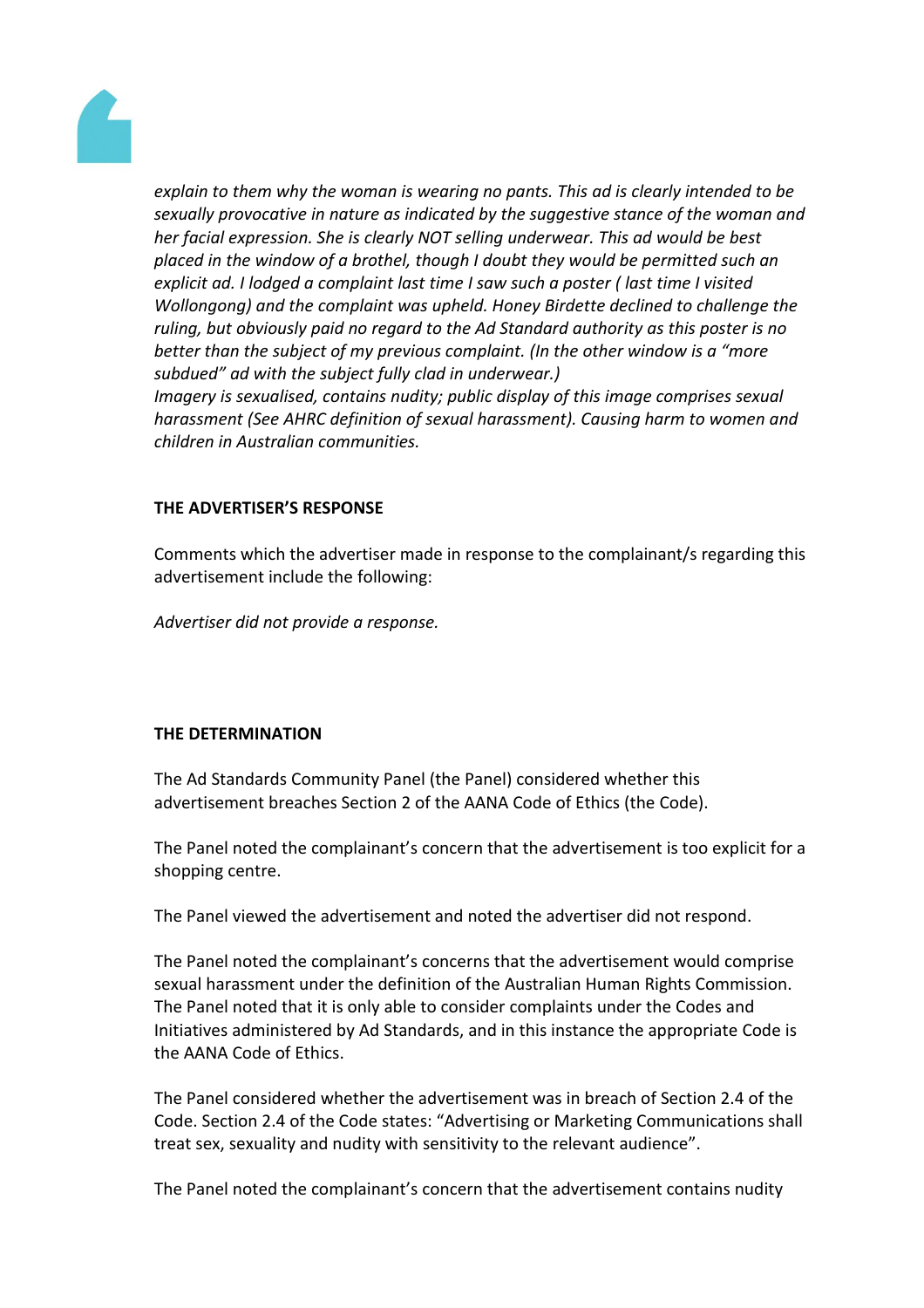

which is inappropriate for the relevant audience, including women and children.

The Panel noted that this poster advertisement was in the window of a store and was visible to people walking past the store, and considered that the relevant audience for this poster would be broad and would include children.

The Panel noted that the advertisement depicted two women in black and green lingerie standing outside in front of a car, the words 'Ivy' and 'London calling' appear on the poster.

A minority of the Panel considered that the advertisement did not appear to be overly sexualised and that the focus of the advertisement was on the lingerie being promoted, and not on the women.

The majority of the Panel considered that the sexualised attire of the women, although relevant to the product being sold, did not appear to be appropriate to the setting which is standing in a street. In addition, the majority of the Panel considered the depiction of women in lingerie in an outdoor setting with the words 'London calling' could be associated with a London call-girl style fantasy.

The majority of the Panel considered that the focus of the advertisement appeared to be on one of the women's buttocks, which appear to be completely bare in the advertisement. The majority of the Panel considered that the woman may be wearing g-string style underwear, however this was not apparent in the advertisement and the woman' buttocks were completely bare. The majority of the Panel considered that the lingerie is sexualised in design with the inclusion of suspenders and that there is a more sexualised feel to the advertisement due to the woman's pose and the focus on her buttocks.

The Panel noted they had considered a similar advertisement for the same advertiser in case 0311/18, in which:

"The Panel noted that the advertisement included a reflection of the back of the woman and considered that the design and cut of the lingerie featured in the advertisement left a large proportion of her buttocks visible with only a small piece of fabric covering her genitals.

The Panel considered that the focus of the reflected image within the advertisement was on the woman's bottom and that this imagery did contain a high level of nudity and sexual suggestion…The Panel considered that the level of nudity was at the higher end of the scale and the image was highly sexualised and as such the image included on a poster that is visible to members of the community standing outside the business was not appropriate for the relevant broad audience which would likely include children."